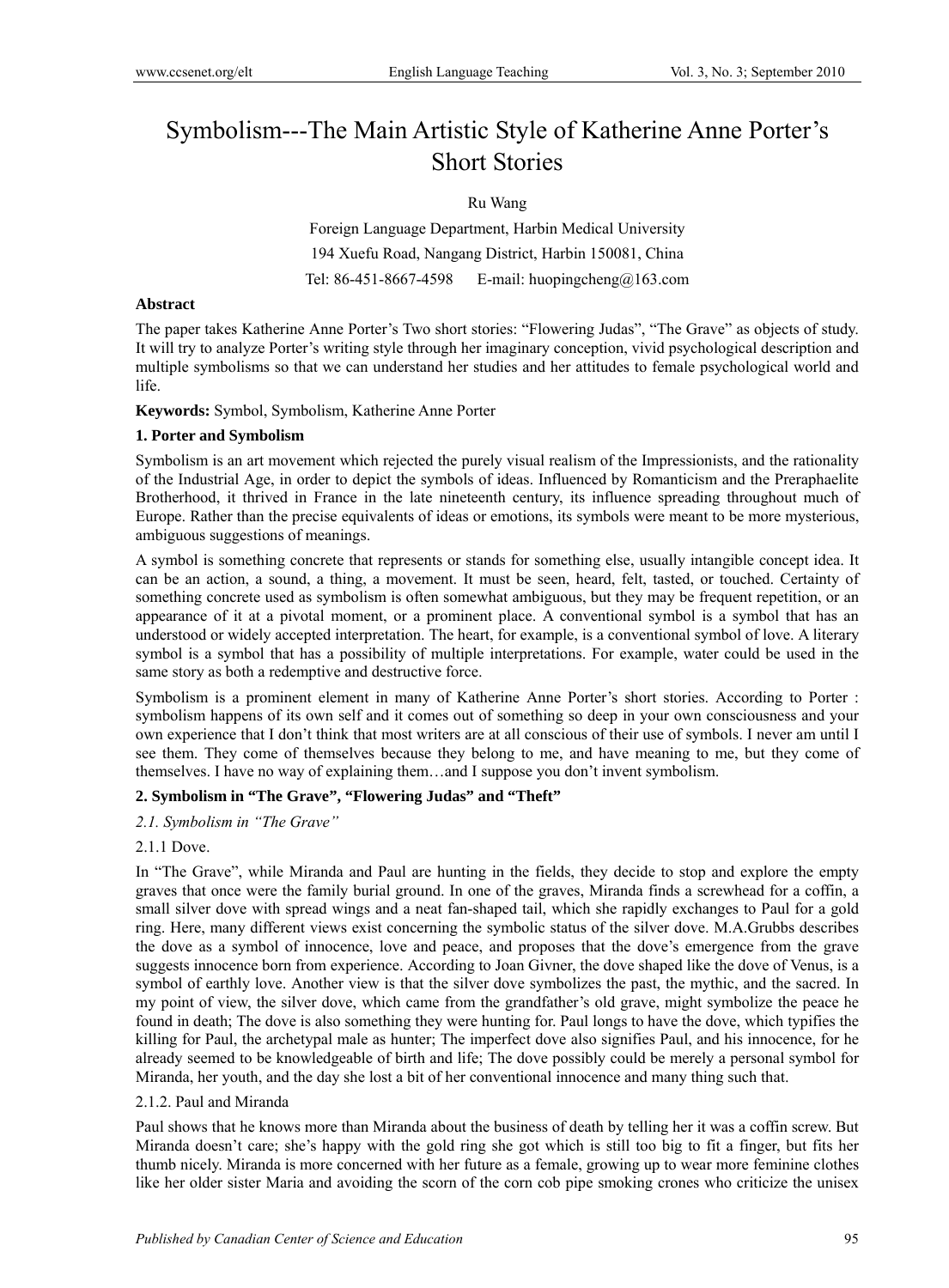work clothes her father provides for her . Paul is the possessor of knowledge of death and Miranda possesses dreams of her mature feminine future. Porter uses archetypal symbols freely here.

## 2.1.3. The grave

Death is above and beyond us and all around us and usually out of our control. A grave is something man made. When Miranda and Paul first come upon the old cemetery, the grass is uncropped but sweet smelling, it is neglected yet pleasant. The graves are there yet not there. A grave without a coffin is just a hole in the ground. The grave is death. But the rabbit is life. As the graves provided treasure for the children, they began to kill and skin the pregnant rabbit. Miranda, "excited but not frightened," exclaims "I do not want the skin…, I won't have it." "Paul buried the young rabbits again in their mother's body, wrapped the skin around her, carried her to a clump of sage bushes, and hid her away," then returned to swear Miranda to secrecy. Cycle of life in the story appears when the reader sees at least two graves---the literal grave and the rabbit. Both graves produce treasure; both contribute in some obscure fashion to the last scene of the story. But it must always be remembered that the rabbit is simultaneously a symbol of generation and life.

### 2.1.4. The theme

As a story moves along, readers can see a simple powerful story of two children's contact with mysteries of life and death. Graves provide treasure for children---- a silver dove and a gold ring, but they don't feel comfortable after they got a treasure, the garden is not theirs anymore. In the short and really simple story, Porter depicted children and their reactions on things through symbolism like life and death. This theme and cycle of life have influenced Miranda through the years.

# *2.2. Symbolism in "Flowering Judas"*

# 2.2.1 Braggioni and Laura

The two main characters of Katherine Anne Porter's "Flowering Judas", Laura and Braggioni, attempt to fulfill an ideal: they want to have self-fulfillment but also to be integrated into a social society. Neither of the two, however, succeeds in meeting this ideal. Braggioni, as his name suggests his nature, appears to be concerned primarily with pleasure. Even just a physical description shows his extravagant self-indulgence. His "expensive garments" consist of a "lavender collar," a "purple necktie, held by a diamond hoop," a leather belt "worked in silver, glassy yellow shoes…mauve silk hose." Braggioni's extravagant clothing projects how he "loves himself with such tenderness and amplitude and eternal charity". Material possessions both confirm and enhance Braggioni's self-fulfillment and self-worth. Being a vain man, he demands the best for himself; gratifying himself gives him pleasure. Laura, on the other hand, is not only integrated, but also embraced and accepted by the society that rejects Braggioni. Everything that Laura does applies to the order of the society that she lives in. Like Braggioni, Laura's physical appearance is evidence of her compliance to society. Her "hairpins" and "long tight sleeves" indicate that Laura's demeanor is one of regulation. Laura's actions: teach English to Indian children, attend union meetings, visit prisoners "of her own political faith," act as a messenger for these prisoners, warn men in hiding if they are in danger… are what determine her integration. Though these gain Laura a respected place in society, she still suffers from a lack of self-fulfillment. Laura has a rigid principle about right and wrong, about social duty, that keeps her from experiencing pleasure.

Therefore, these two characters, Braggioni----a leader of the Mexican revolution, and Laura---- a young American who is both a revolutionary and a teacher, symbolize ideological opposites: Braggioni's corruption and selfishness versus Laura's honestly and altruism. Both are driven by fear, a fear of betrayal as well as a fear of intimacy. Ultimately, both betray the very principles they claim to uphold.

### 2.2.2. Judas Tree

As the reader experiences the concluding part of the story, certain moral and human ideas begin to emerge with greater clarity. Laura sees the horrifying meaning of her life in the nightmare quality of the final dream scene. She clung to the branch of the Judas tree. The tree's name originated from the belief that Judas Iscariot, the betrayer of Christ, hanged himself on one of them. Laura ate the warm bleeding flowers which symbolize her betrayal of her own spirit and of humanity. She has not possessed either feeling or trust for the people around her, the most unpardonable sin. She says no to everything and everyone. Lacking religious faith and reverence for humanity, Laura will not partake of the body and blood of Christ, symbolizing atonement and salvation. She understands the frightening realization. Porter has not only made the reader feel the full impact of Laura's nightmarish dream, but also has given a fuller understanding of the desperate complications of her mind.

### *2.3. Symbolism in "Theft"*

The setting for "Theft" is New York City. The heroine is a writer and reviewer, like Miss Porter. The time is the onset of the Great Depression of the 1930s. The stolen purse in the story symbolizes all property. Appropriately,